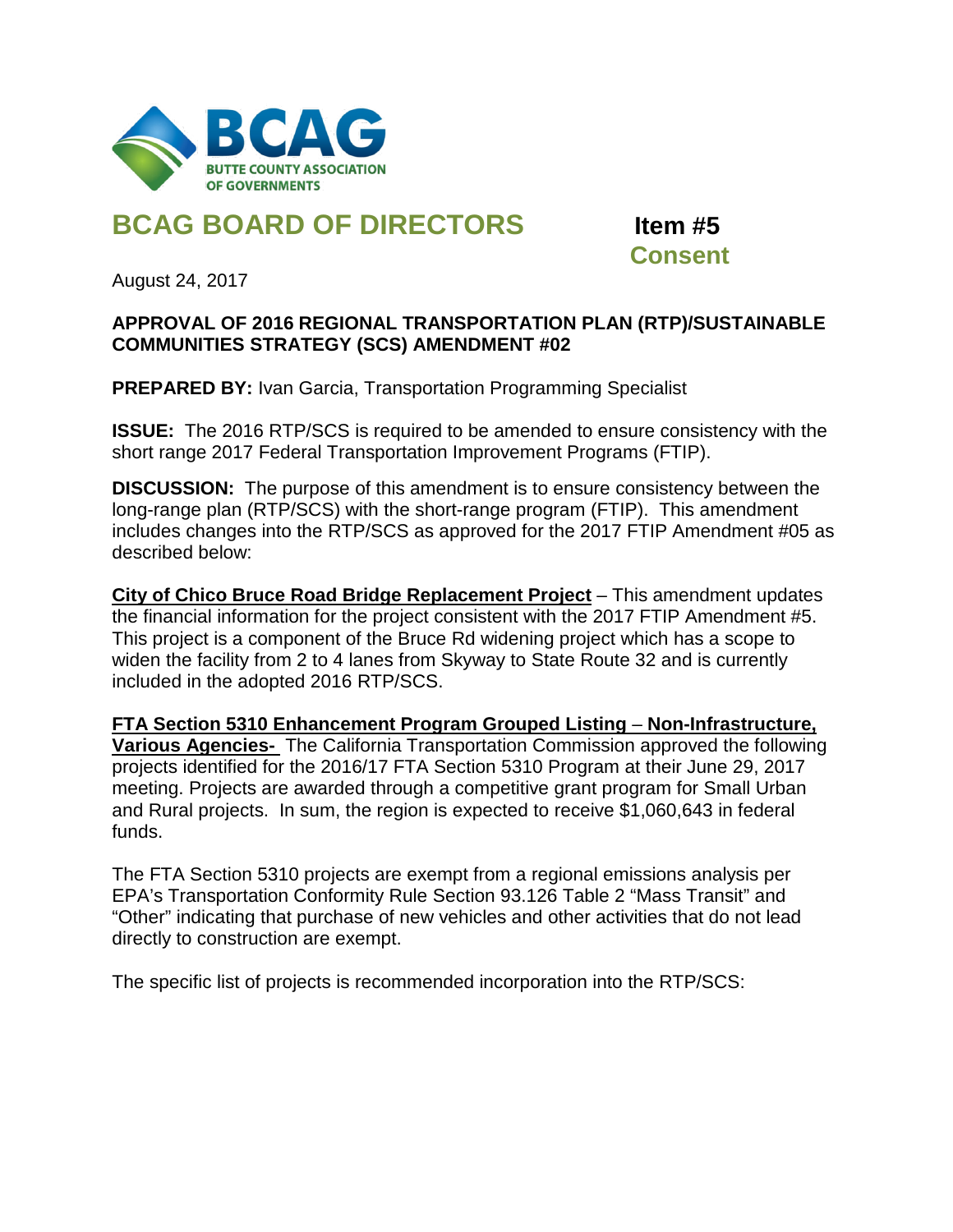## **BCAG Board of Directors Item #5 August 24, 2017 Page 2**

|            | FTA 5310 Enhancement Program Grouped Listing - Backup List |                            |                     |                          |                         |                                  |                 |                                |               |
|------------|------------------------------------------------------------|----------------------------|---------------------|--------------------------|-------------------------|----------------------------------|-----------------|--------------------------------|---------------|
|            | Project<br>#                                               | Agency                     | <b>Project Type</b> | <b>FTA 5310</b><br>Share | Match<br>(Toll Credits) | Proposed<br><b>Total Project</b> | <b>FTA 5310</b> | <b>SUMMARY BY AGENCY</b><br>тс | <b>TOTALS</b> |
| Mobility   |                                                            |                            | Mobility            |                          |                         |                                  |                 |                                |               |
| Maangement | $\mathbf{1}$                                               | <b>Help Central Inc</b>    | Management          | 365,962                  | 91,491                  | 457,453                          | 365,962         | 91,491                         | 457,453       |
|            | 2                                                          | <b>Work Training Ctr</b>   | Large Bus           | 58,400                   | 14,600                  | 73,000                           |                 |                                |               |
| 6 buses    | 3                                                          | Work Training Ctr          | Large Bus           | 58,400                   | 14,600                  | 73,000                           |                 |                                |               |
| & 1 Radio  | 4                                                          | Work Training Ctr          | Large Bus           | 58,400                   | 14,600                  | 73,000                           |                 |                                |               |
|            | 5                                                          | <b>Work Training Ctr</b>   | Large Bus           | 58,400                   | 14,600                  | 73,000                           |                 |                                |               |
|            | 6                                                          | <b>Work Training Ctr</b>   | Large Bus           | 58,400                   | 14,600                  | 73,000                           |                 |                                |               |
|            | $\overline{7}$                                             | Work Training Ctr          | Large Bus           | 58,400                   | 14,600                  | 73,000                           |                 |                                |               |
|            | 8                                                          | Work Training Ctr          | Purchase Radios     | 4,282                    | 1,070                   | 5,352                            | 354,682         | 88,670                         | 443,352       |
|            | 9                                                          | <b>Butte CAG/ Butte RT</b> | <b>Medium Bus</b>   | 56,667                   | 13,333                  | 70,000                           |                 |                                |               |
| 6 buses    | 10                                                         | Butte CAG/ Butte RT        | <b>Medium Bus</b>   | 56,667                   | 13,333                  | 70,000                           |                 |                                |               |
|            | 11                                                         | Butte CAG/ Butte RT        | Medium Bus          | 56,667                   | 13,333                  | 70,000                           |                 |                                |               |
|            | 12                                                         | Butte CAG/ Butte RT        | <b>Medium Bus</b>   | 56,667                   | 13,333                  | 70,000                           |                 |                                |               |
|            | 13                                                         | Butte CAG/ Butte RT        | <b>Medium Bus</b>   | 56,667                   | 13,333                  | 70,000                           |                 |                                |               |
|            | 14                                                         | Butte CAG/ Butte RT        | <b>Medium Bus</b>   | 56,667                   | 13,333                  | 70,000                           | 340,002         | 79,998                         | 420,000       |
|            |                                                            |                            | <b>TOTALS</b>       | 1,060,646                | 260,159                 | 1,320,805                        | 1,060,646       | 260,159                        | 1,320,805     |

## **BCAG State Route 70 Passing Lane Project – Segment 3 (Preliminary Engineering**

**Only)** – This amendment updates the financial information for the project consistent with the 2017 FTIP Amendment #5. Project location is on State Route 70 from East Gridley Rd. to the Butte/Yuba County line for a distance of approximately 3.8 mile. The Project includes widening the 2-lane highway to a 4-lane facility. Financial information will reflect \$3,025,506 in federal demonstration funds (earmark) in the 2016/17 federal fiscal year for the preliminary engineering component only (PE). The project is not exempt from regional air quality conformity and was included in BCAG's previous regional emissions analysis and air quality conformity determination (approved by FHWA/FTA on March 21, 2017)

BCAG does not have any Transportation Control Measures in the State Implementation Plan (SIP) and therefore the project does not interfere with any TCMs. This amendment is consistent with the public participation plan adopted by BCAG. Draft amendment #01 has been distributed to the Interagency Consultation Review (ICR) for the opportunity for review and comment as well as the BCAG Transportation Advisory Committee.

This amendment is consistent with the public participation plan adopted by BCAG. All RTP/SCS amendment material is available on BCAG's website at: <http://www.bcag.org/Planning/RTP--SCS/index.html>

**STAFF RECOMMENDATION:** If no significant comments are received, staff is recommending the Board of Directors approve by vote Amendment #02 to the 2016 RTP/SCS for Butte County.